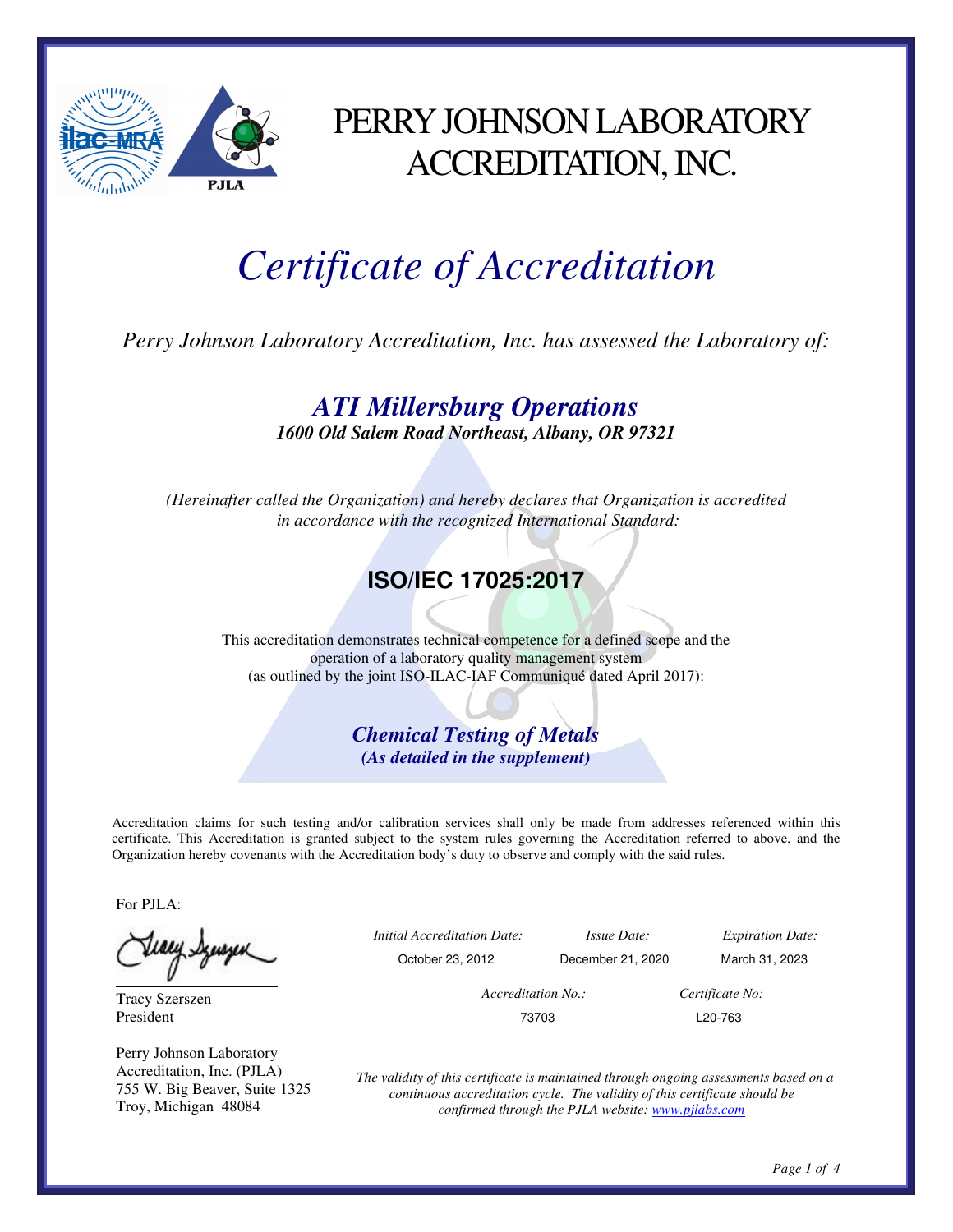

*Certificate of Accreditation: Supplement* 

**ATI Millersburg Operations** 

1600 Old Salem Road Northeast, Albany, OR 97321 Contact Name: Chris Hanson Phone: 541-917-6769

*Accreditation is granted to the facility to perform the following testing:* 

| <b>FIELD</b><br>OF TEST | ITEMS,<br><b>MATERIALS OR</b><br><b>PRODUCTS</b><br><b>TESTED</b> | <b>SPECIFIC TESTS OR</b><br><b>PROPERTIES</b><br><b>MEASURED</b> | SPECIFICATION,<br><b>STANDARD METHOD OR</b><br><b>TECHNIQUE USED</b> | <b>DETECTION LIMIT</b>                   |
|-------------------------|-------------------------------------------------------------------|------------------------------------------------------------------|----------------------------------------------------------------------|------------------------------------------|
| Chemical <sup>F</sup>   | Metals                                                            | Metals and                                                       | ICP-OES; ATIWC Internal                                              | Ag: 10 µg/g                              |
|                         |                                                                   | Inorganic                                                        | Procedure-ASP-OES-1                                                  | Al: $20 \mu g/g$                         |
|                         |                                                                   | Constituents                                                     |                                                                      | $B: 5 \mu g/g$                           |
|                         |                                                                   |                                                                  |                                                                      | Be: $5 \mu g/g$                          |
|                         |                                                                   |                                                                  |                                                                      | Bi: $1 \mu g/g$                          |
|                         |                                                                   |                                                                  |                                                                      | Ca: $10 \mu g/g$                         |
|                         |                                                                   |                                                                  |                                                                      | Cd: $0.25 \mu g/g$                       |
|                         |                                                                   |                                                                  |                                                                      | Co: $5 \mu g/g$                          |
|                         |                                                                   |                                                                  |                                                                      | $Cr: 20 \mu g/g$                         |
|                         |                                                                   |                                                                  |                                                                      | Cu: $5 \mu g/g$                          |
|                         |                                                                   |                                                                  |                                                                      | Fe: $20 \mu g/g$                         |
|                         |                                                                   |                                                                  |                                                                      | Gd: 2.5 µg/g                             |
|                         |                                                                   |                                                                  |                                                                      | Hf: 25 µg/g                              |
|                         |                                                                   |                                                                  |                                                                      | Mg: $1 \mu g/g$                          |
|                         |                                                                   |                                                                  |                                                                      | Mn: $5 \mu g/g$                          |
|                         |                                                                   |                                                                  |                                                                      | $\overline{\text{Mo}}$ : 5 µg/g          |
|                         |                                                                   |                                                                  |                                                                      | Na: $5 \mu g/g$                          |
|                         |                                                                   |                                                                  |                                                                      | Nb: 10 μg/g                              |
|                         |                                                                   |                                                                  |                                                                      | Ni: 10 μg/g                              |
|                         |                                                                   |                                                                  |                                                                      | P: $10 \mu g/g$                          |
|                         |                                                                   |                                                                  |                                                                      | $\overline{\text{Pb:}} 5 \mu \text{g/g}$ |
|                         |                                                                   |                                                                  |                                                                      | $\overline{Pd}$ : 50 µg/g                |
|                         |                                                                   |                                                                  |                                                                      | Ru: 50 μg/g                              |
|                         |                                                                   |                                                                  |                                                                      | S: 200 µg/g                              |
|                         |                                                                   |                                                                  |                                                                      | Sb: $10 \mu g/g$                         |
|                         |                                                                   |                                                                  |                                                                      | Si: 10 μg/g                              |
|                         |                                                                   |                                                                  |                                                                      | Sn: $25 \mu g/g$                         |
|                         |                                                                   |                                                                  |                                                                      | Ta: $1 \ \mu g/g$                        |
|                         |                                                                   |                                                                  |                                                                      | Ti: 10 μg/g                              |
|                         |                                                                   |                                                                  |                                                                      | V: $10 \mu g/g$                          |
|                         |                                                                   |                                                                  |                                                                      | $W: 5 \mu g/g$                           |
|                         |                                                                   |                                                                  |                                                                      | $Y: 5 \mu g/g$                           |
|                         |                                                                   |                                                                  |                                                                      | $\overline{Zn: 10 \mu g/g}$              |
|                         |                                                                   |                                                                  |                                                                      | $2r: 25 \mu g/g$                         |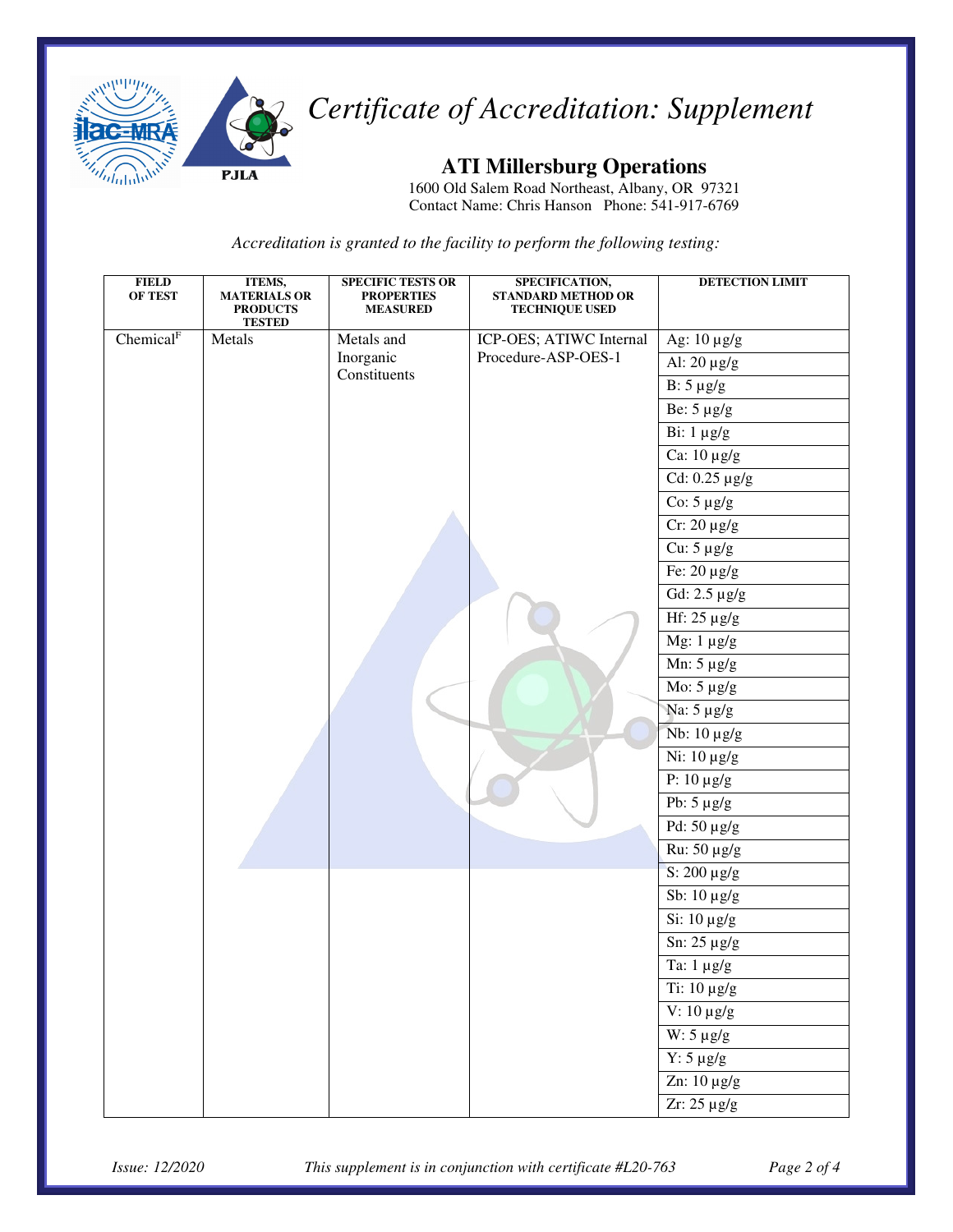

*Certificate of Accreditation: Supplement* 

**ATI Millersburg Operations** 

1600 Old Salem Road Northeast, Albany, OR 97321 Contact Name: Chris Hanson Phone: 541-917-6769

*Accreditation is granted to the facility to perform the following testing:* 

| <b>FIELD</b><br>OF TEST | ITEMS,<br><b>MATERIALS OR</b><br><b>PRODUCTS</b><br><b>TESTED</b> | <b>SPECIFIC TESTS OR</b><br><b>PROPERTIES</b><br><b>MEASURED</b> | SPECIFICATION,<br><b>STANDARD METHOD OR</b><br>TECHNIQUE USED | <b>DETECTION LIMIT</b>       |
|-------------------------|-------------------------------------------------------------------|------------------------------------------------------------------|---------------------------------------------------------------|------------------------------|
| Chemical <sup>F</sup>   | Metals                                                            | Metals and                                                       | ICP-MS; ATIWC Internal                                        | Ag: $1 \mu g/g$              |
|                         |                                                                   | Inorganic                                                        | Procedure-ASP-MS-5                                            | Al: $1 \mu g/g$              |
|                         |                                                                   | Constituents                                                     |                                                               | As: $1 \mu g/g$              |
|                         |                                                                   |                                                                  |                                                               | $\overline{B: 0.25 \mu g/g}$ |
|                         |                                                                   |                                                                  |                                                               | Ba: $1 \mu g/g$              |
|                         |                                                                   |                                                                  |                                                               | Be: $1 \mu g/g$              |
|                         |                                                                   |                                                                  |                                                               | Bi: $1 \mu g/g$              |
|                         |                                                                   |                                                                  |                                                               | Ca: $1 \mu g/g$              |
|                         |                                                                   |                                                                  |                                                               | Cd: $0.25 \mu g/g$           |
|                         |                                                                   |                                                                  |                                                               | Ce: $1 \mu g/g$              |
|                         |                                                                   |                                                                  |                                                               | Co: $1 \mu g/g$              |
|                         |                                                                   |                                                                  |                                                               | $Cr: 1 \mu g/g$              |
|                         |                                                                   |                                                                  |                                                               | Cs: $1 \mu g/g$              |
|                         |                                                                   |                                                                  |                                                               | Cu: $1 \mu g/g$              |
|                         |                                                                   |                                                                  |                                                               | Dy: $1 \mu g/g$              |
|                         |                                                                   |                                                                  |                                                               | $E$ r: 1 µg/g                |
|                         |                                                                   |                                                                  |                                                               | Eu: $1 \mu g/g$              |
|                         |                                                                   |                                                                  |                                                               | Fe: $1 \mu g/g$              |
|                         |                                                                   |                                                                  |                                                               | Gd: $1 \mu g/g$              |
|                         |                                                                   |                                                                  |                                                               | Ge: $1 \mu g/g$              |
|                         |                                                                   |                                                                  |                                                               | Hf: $1 \mu g/g$              |
|                         |                                                                   |                                                                  |                                                               | Hg: $1 \mu g/g$              |
|                         |                                                                   |                                                                  |                                                               | Ho: $1 \mu g/g$              |
|                         |                                                                   |                                                                  |                                                               | La: $1 \mu g/g$              |
|                         |                                                                   |                                                                  |                                                               | Li: $1 \mu g/g$              |
|                         |                                                                   |                                                                  |                                                               | Lu: $1 \mu g/g$              |
|                         |                                                                   |                                                                  |                                                               | Mg: $1 \mu g/g$              |
|                         |                                                                   |                                                                  |                                                               | Mn: $1 \mu g/g$              |
|                         |                                                                   |                                                                  |                                                               | Mo: $1 \mu g/g$              |
|                         |                                                                   |                                                                  |                                                               | Na: 1 µg/g                   |
|                         |                                                                   |                                                                  |                                                               | $Nb: 1 \mu g/g$              |
|                         |                                                                   |                                                                  |                                                               | Nd: $1 \mu g/g$              |
|                         |                                                                   |                                                                  |                                                               | $Ni$ : 1 $\mu$ g/g           |
|                         |                                                                   |                                                                  |                                                               | Pb: $1 \mu g/g$              |
|                         |                                                                   |                                                                  |                                                               | $Pr: 1 \mu g/g$              |

*Issue: 12/2020 This supplement is in conjunction with certificate #L20-763 Page 3 of 4*